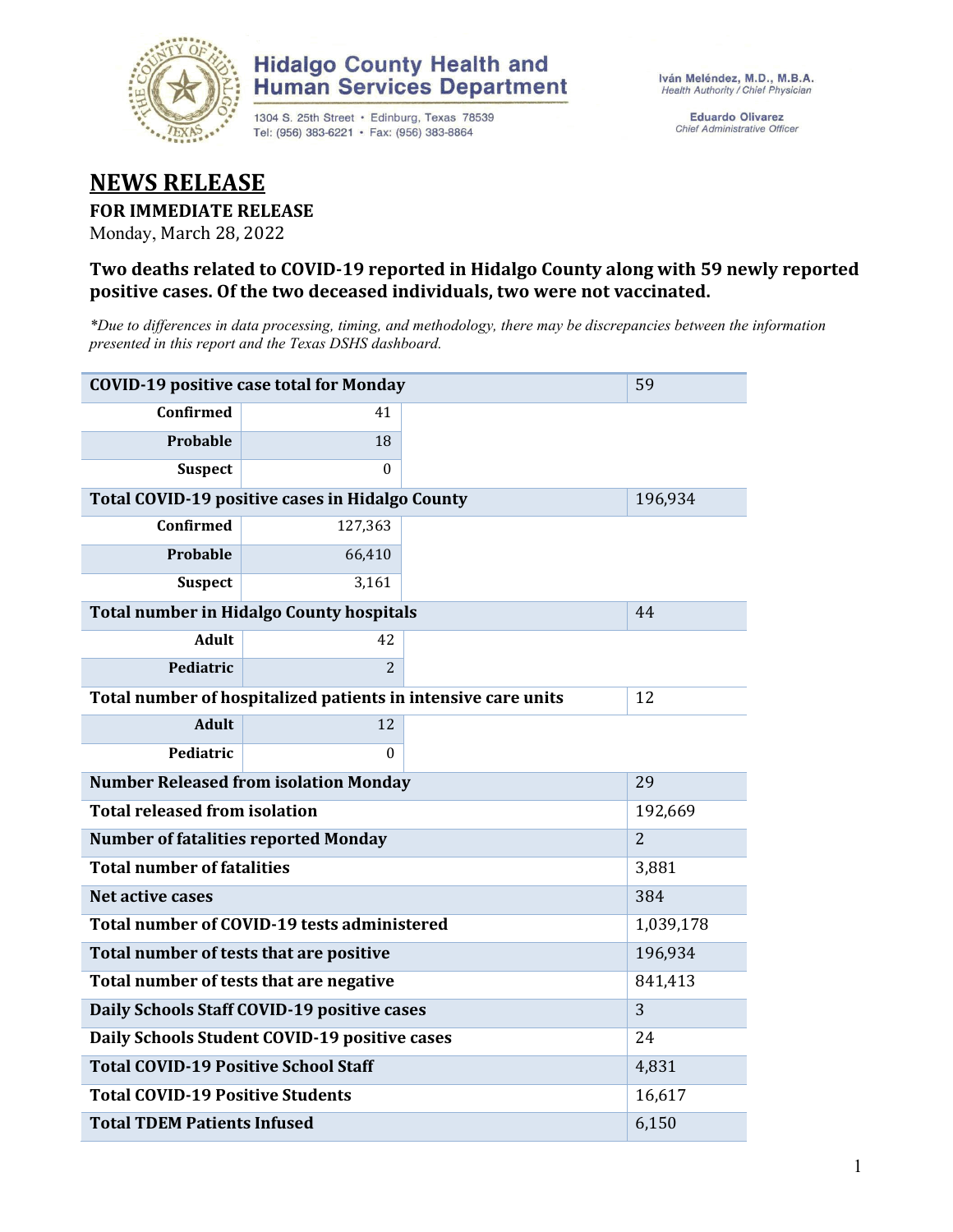

# **Hidalgo County Health and Human Services Department**

1304 S. 25th Street · Edinburg, Texas 78539 Tel: (956) 383-6221 · Fax: (956) 383-8864

Iván Meléndez, M.D., M.B.A. Health Authority / Chief Physician

> **Eduardo Olivarez** Chief Administrative Officer

*Hidalgo County uses the case status definition provided by the Texas Department of State Health Service's 2020 Epi Case Criteria Guide revised November 2020.*

- *1. Confirmed: A person who has tested positive through a molecular or PCR (oral or nasal swabs) test that looks for the presence of the virus's genetic material.*
- *2. Probable: A person who meets presumptive laboratory evidence through detection of COVID-19 by antigen test in a respiratory specimen.*
- *3. Suspect: A person who meets supported laboratory evidence through detection of specific antibodies in serum, plasma, whole body, and no prior history of being confirmed or probable case.*

*For more information of case status definition for COVID-19, please refer to:*

<https://www.dshs.state.tx.us/IDCU/investigation/epi-case-criteria-guide/2020-Epi-Case-Criteria-Guide.pdf>

| <b>Age Range</b> | <b>Number of Cases</b> |  |
|------------------|------------------------|--|
| $0 - 11$         | 5                      |  |
| 12-19            | 3                      |  |
| 20s              | 12                     |  |
| 30 <sub>s</sub>  | 8                      |  |
| 40s              | 11                     |  |
| 50s              | 9                      |  |
| 60s              | 6                      |  |
| $70+$            | 5                      |  |
| Total:           | 59                     |  |

#### Case Breakdown by Age Group: The death includes:

| Age Range Gender |     |      | <b>City</b>            |  |
|------------------|-----|------|------------------------|--|
|                  | 60s | Male | Undisclosed<br>McAllen |  |
|                  | 70+ | Male |                        |  |